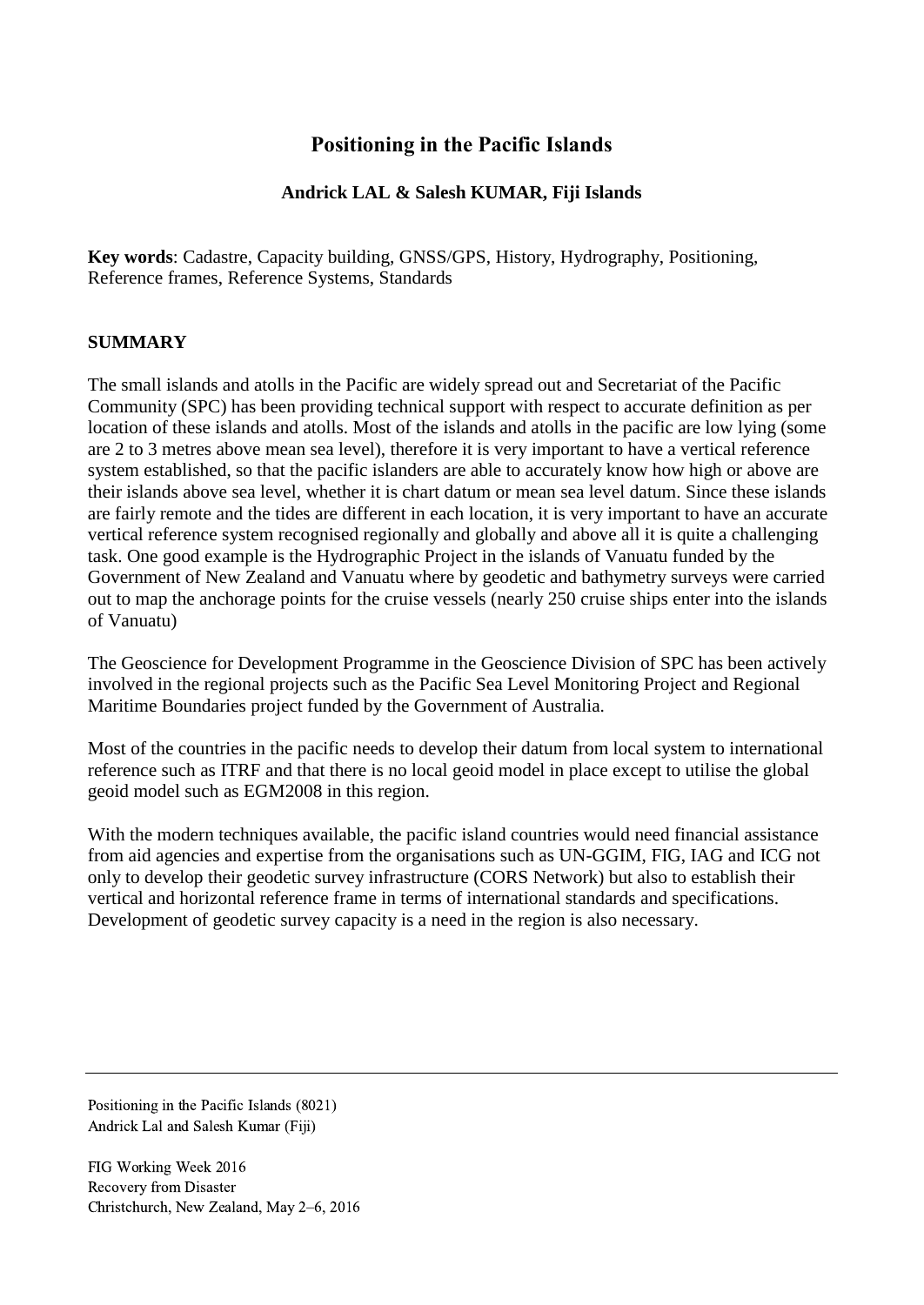# **Positioning in the Pacific Islands**

## **Andrick LAL& Salesh KUMAR, Fiji Islands**

### **1. Introduction**

Secretariat of the Pacific Community (SPC) is the Pacific Island region's principal technical and scientific organisation. It delivers technical, scientific, research, policy and training support to Pacific Island countries and territories in fisheries, agriculture, forestry, water resources, geoscience, transport, energy, disaster risk management, public health, statistics, education, human rights, gender, youth and culture. SPC was established in 1947 and employs over 600 staff. Its headquarters are in Noumea, New Caledonia, with other offices in Fiji, Federated States of Micronesia and Solomon Islands. SPC has 26 member countries and territories including its founding members, Australia, France, New Zealand and the United States of America, which contribute a large proportion of its funding. Other major development partners are the European Union; Global Fund to Fight AIDS, Tuberculosis and Malaria; United Nations agencies; Asian Development Bank; World Bank and Global Environment Facility.



Figure 1; Secretariat of the Pacific Community Member Countries; Source: SPC

Positioning in the Pacific Islands (8021) Andrick Lal and Salesh Kumar (Fiji)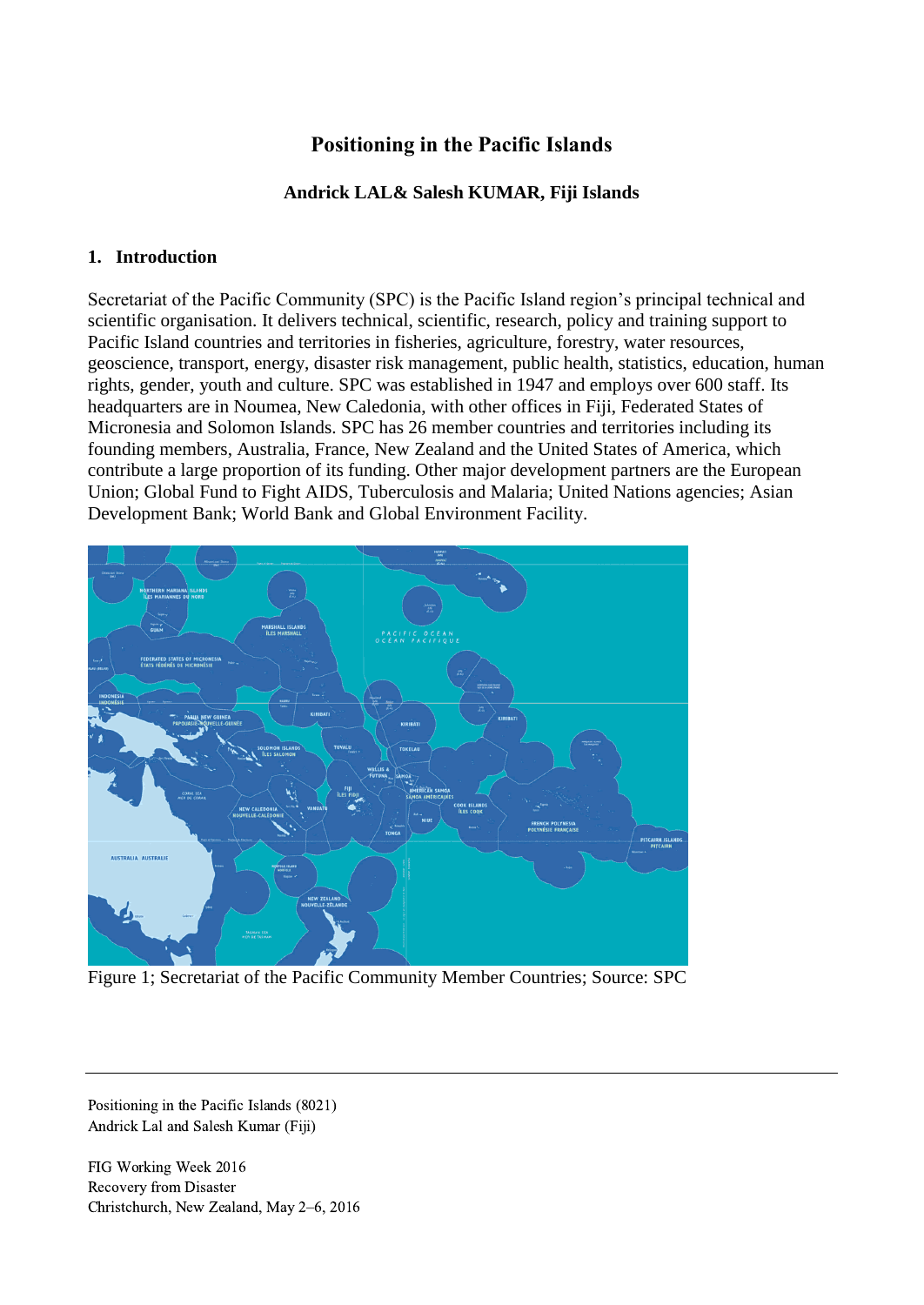SPC's vision for the region is a secure and prosperous Pacific Community, whose people are educated and healthy and manage their resources in an economically, environmentally and socially sustainable way.

SPC's mission is to help Pacific Island people position themselves to respond effectively to the challenges they face and make informed decisions about their future and the future they will leave for the generations that follow.

### **2. Pacific Islands Positioning**



Figure 2; Ocean and Islands in the Pacific; Source: Google Earth

The small islands and atolls in the Pacific are widely spread out and SPC have been providing technical support with respect to accurate definition as per location of these islands and atolls. Most of the islands and atolls in the pacific are low lying (some are 2 to 3 metres above mean sea level), therefore it is very important to have a international reference system established, so that the pacific islanders are able to accurately know how high or above are their islands above sea level, whether it is chart datum or mean sea level datum and where on earth is their location. Since these islands are fairly remote and the tides are different in each location, it is very important to have an accurate reference system recognised regionally and globally and above all it is quite a challenging task.

Positioning in the Pacific Islands (8021) Andrick Lal and Salesh Kumar (Fiji)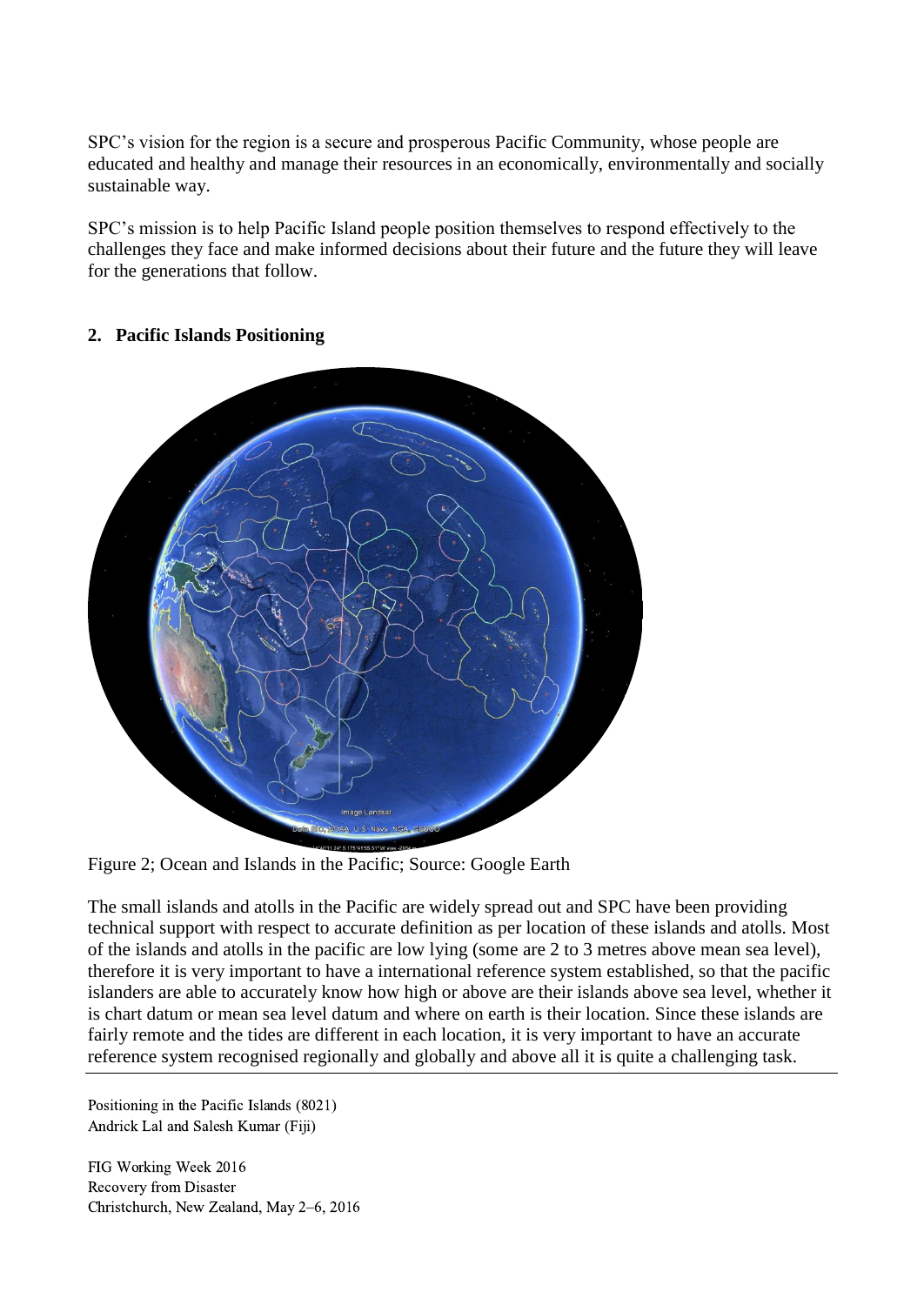One good example is the Hydrographic Project in the islands of Vanuatu funded by the Government of New Zealand and Vanuatu where by geodetic and bathymetry surveys were carried out to map the good anchorage points for the cruise vessels (nearly 250 cruise ships enter into the islands of Vanuatu)

Further skills and knowledge needs to be developed for better understanding on the Reference System Framework with respect Global Geodetic Reference Framework (GGRF) that is up to par to international standards and specifications.

SPC carries out the hydrographic surveys, geodetic surveys and topographic surveys using different survey technologies such as echo sounders (R2 sonic multi beam system), tide gauges (Valeport), satellite (GNSS), digital (EDM Height Traversing) and conventional (levels).

The Geoscience for Development Programme has been actively involved in the regional projects such as the Pacific Sea Level Monitoring Project and Regional Maritime Boundaries project funded by the Government of Australia.

Pacific Sea Level Monitoring Project (http://www.bom.gov.au/pacific/projects/pslm/) is a longstanding regional project and we have been closely working with the Geodesy Division of Geoscience Australia. The project has established a network of Continuous Global Positioning System [CGPS] stations and Tide Gauge [SEAFRAME] Stations in the following participating countries: Cook Islands, Fiji, Federated States of Micronesia, Kiribati, Marshall Islands, Nauru, Niue, Papua New Guinea, Solomon Islands, Tonga, Tuvalu, Vanuatu and Samoa. As part of the project, we have been carrying out the monitoring surveys (precision levelling monitoring surveys) in these countries.

The Regional Maritime Boundaries Project (http://gsd.spc.int/regionalmaritimeboundaries) includes Cook Islands, Fiji, Federated States of Micronesia, Kiribati, Marshall Islands, Nauru, Niue, Papua New Guinea, Palau, Samoa, Solomon Islands, Tonga, Tuvalu and Vanuatu. As for the definition of the maritime boundaries, with good horizontal locational information, vertical location information is also very important as due to sea level implications, the tides are shifting the low water mark and thus it affects the defined territorial seas baseline; that is the reference for establishment of exclusive economic zone.

In December 2014, the Pacific Geospatial & Surveying Council (http://gsd.spc.int/pgsc) was established for the region, specialist in the field of surveying from Australia, New Zealand, Cook Islands, Fiji, Federated States of Micronesia, Kiribati, Marshall Islands, Nauru, Niue, Papua New Guinea, Palau, Samoa, Solomon Islands, Tonga, Tuvalu and Vanuatu attended and a desk was formalised at the Geoscience Division of SPC. Please find attached the council charter for your information. This council, will be a platform for the development of the international reference frame for the region and will lead the way forward to develop 'one' unified reference system.

Positioning in the Pacific Islands (8021) Andrick Lal and Salesh Kumar (Fiji)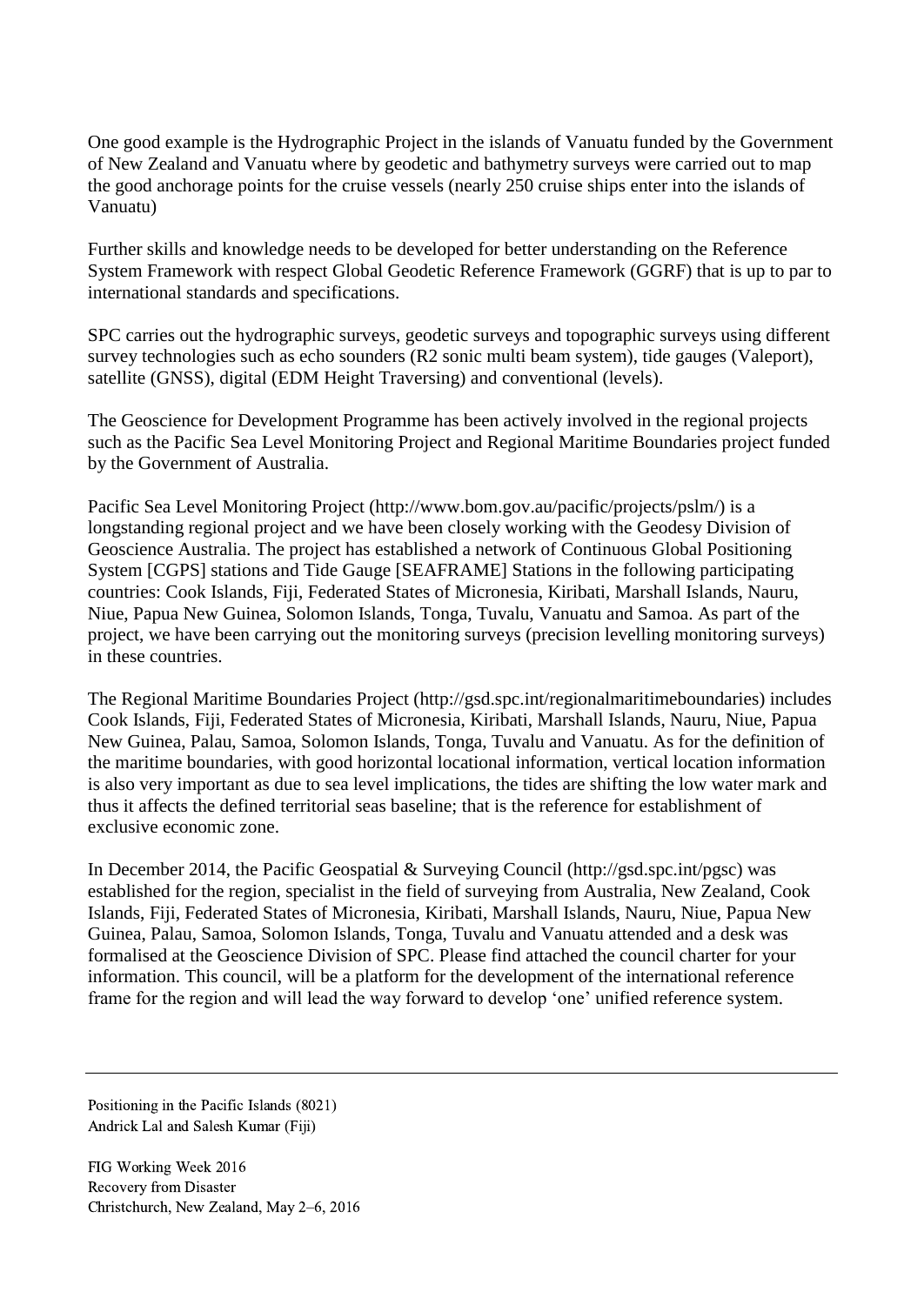Secretariat of Pacific Community is a non-profitable organisation and it has been providing its services through funding from its member countries and international agencies such as Australian Aid, European Union, New Zealand Aid, World Bank and etc. SPC looks and strives to look for funding from organisations such as the International Committee on GNSS (ICG) and the Secretariat of the FIG for exclusive funding and training opportunity for the capacity development in Geodesy and Surveying.

Most of the Pacific Island countries in the region have signed up for the UN Resolution on the Global Geodetic Reference Framework through UN ECOSOC policy. The innovation of Geodesy from traditional and classical/ physical to this modern geodesy still needs to be addressed in this region, the evolution of the two-dimensional to three dimensional worlds is emerging and the vertical reference is as important as the horizontal reference.

Therefore all these data sets are important to develop into "Pacific Islands Geodetic Information Database" that includes:-

- Pacific Islands Survey History
- Gravity Data (including air borne)
- Satellite Altimetry Data
- **Geodetic Survey Data**
- Global Positioning Systems/ Global Navigational Satellite Survey Data
- Sea level (Tide Gauge Data)
- **Bathymetry Survey Data**
- Land Topography Data

The Pacific Islands need to develop a unified reference frame either at local level or national level since the islands and atolls are fairly separated to each other and they are dynamic in nature and the effects of climate change, changes the geographical status. As I would see that datum unification in the pacific island countries will be the way to move forward.

Most of the Pacific Islands countries in the pacific need to develop their datum from local system to international reference such as ITRF and that there is no local geoid model in place except to utilise the global geoid model such as EGM2008 in this region. The Positioning are based on local reference system.

With the modern techniques available, the pacific island countries would need financial assistance from aid agencies and expertise from the organisations such as UN-GGIM, FIG, IAG and ICG not only to develop their geodetic survey infrastructure (CORS Network) but also establish their vertical and horizontal reference frame in terms of international standards and specifications One very good example is the ongoing Australian Government funded Pacific Sea Level Monitoring Project in the region.

Positioning in the Pacific Islands (8021) Andrick Lal and Salesh Kumar (Fiji)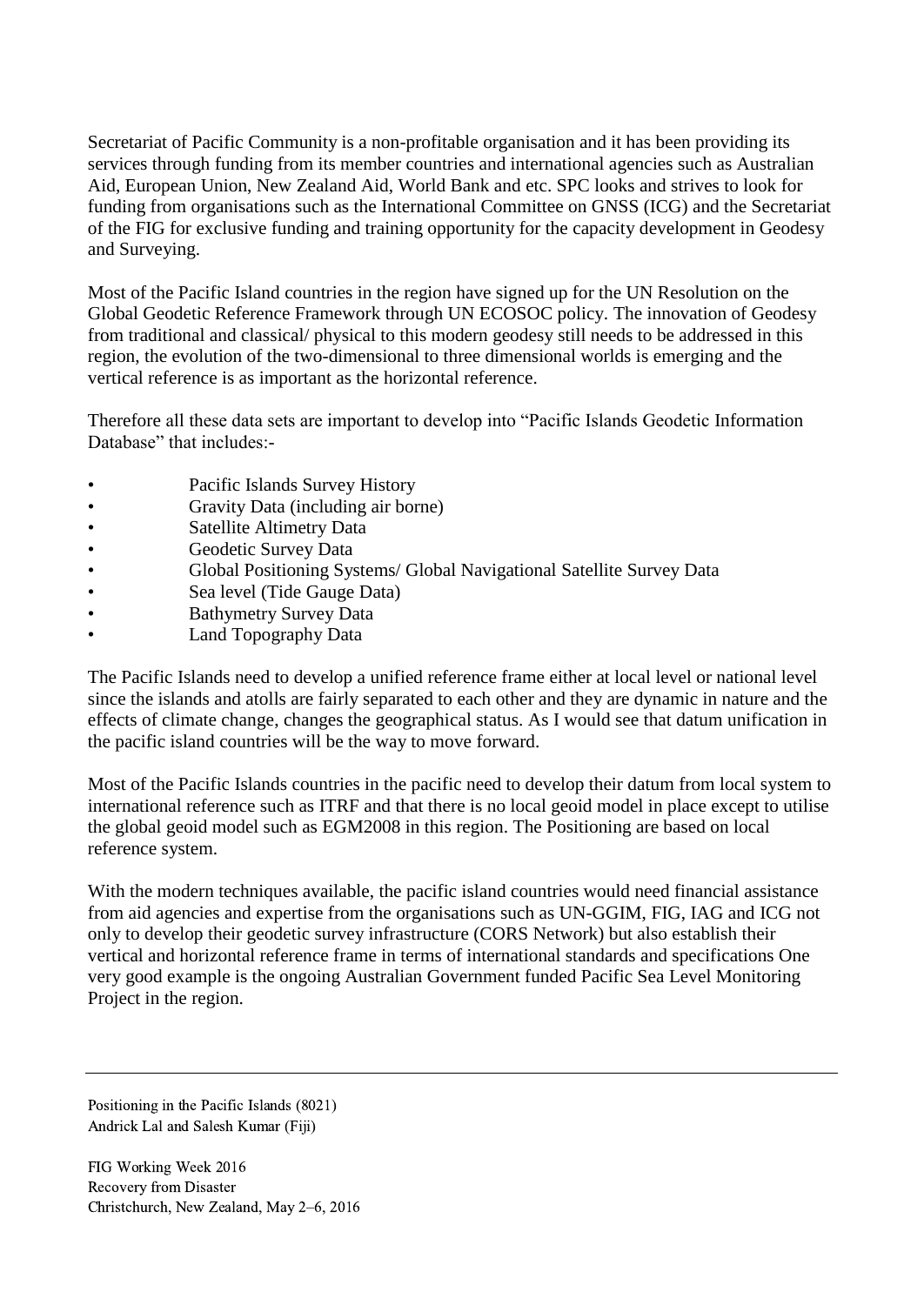Development of geodetic survey capacity is a need in the region, where survey professionals are aware of what and how to develop their local reference into international reference frame with the aid of modern survey technology.

Countries that have adopted the international reference frame can be seen as examples in this region and these techniques can be adopted but pacific island still have far way to go; therefore assistance is a prerequisite.

The demand for geospatial information is increasing at a phenomenal rate. The technology-driven geospatial information sector is one of the fastest growing industries on the planet.

Land Surveyors as geospatial professionals play crucial roles in expanding this sector to satisfy the demand of the industry. Opportunities to provide and interpret 3D measurements for building, terrain and infrastructure modelling are expanding faster than ever!

The role of the Land Surveyors or Geospatial Officers has expanded far beyond traditional boundaries. Land Surveyors have now gone where they have not before, aided by technological advancements.

#### 2.1.1 Fiji Islands

Fiji Islands has defined its own grid system; Fiji Geodetic Datum in 1986 based World Geodetic System 1972 ellipsoid. As per FGD 1986 origin and zone width, please refer to the below diagram showing the Fiji Map Grid which does not cover all the islands in the Fiji Archipelago though ALL the topographical maps are based on the current system:-

Positioning in the Pacific Islands (8021) Andrick Lal and Salesh Kumar (Fiji)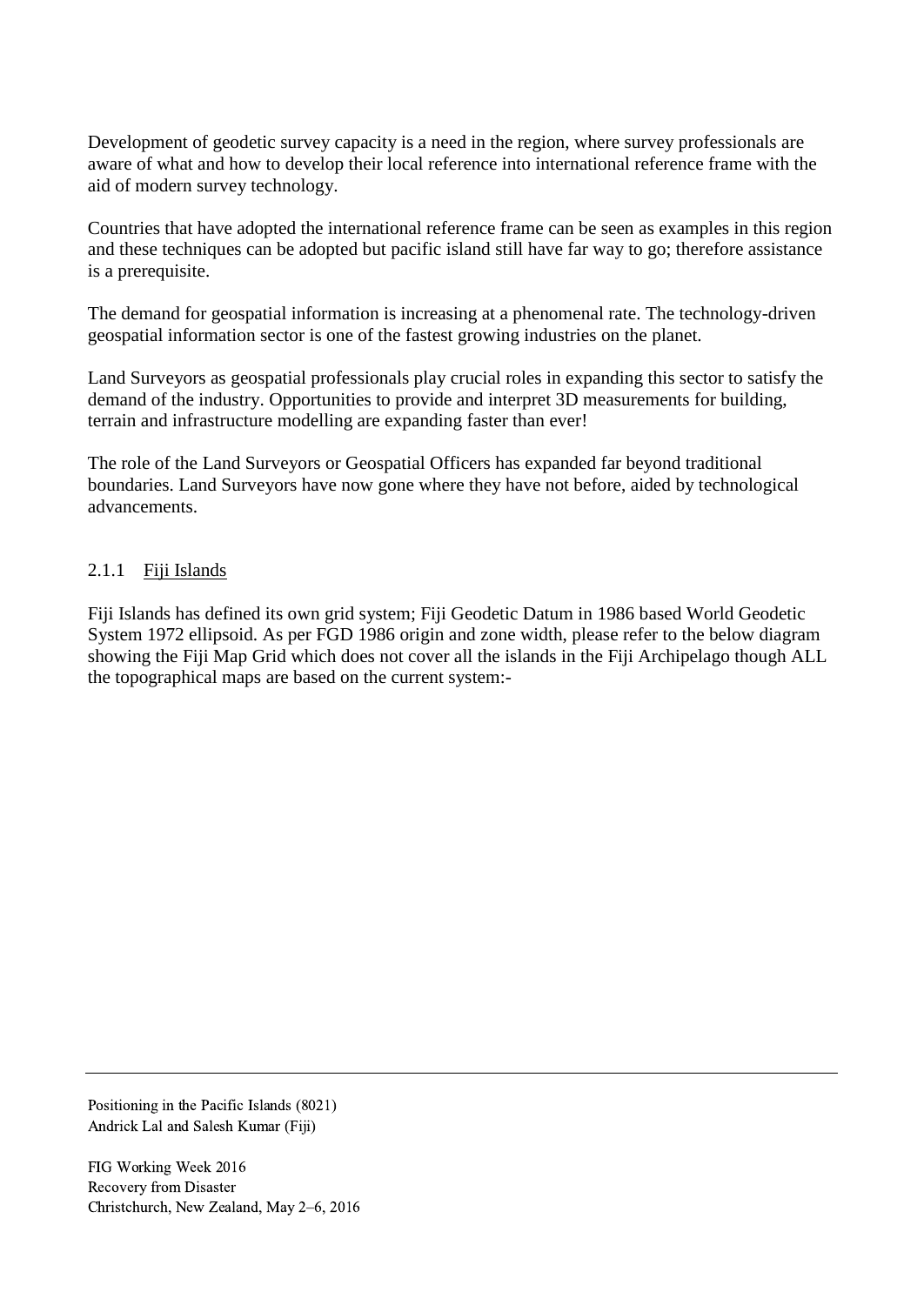

Figure 3; Ocean and Islands in the Pacific; Source: Google Earth

Fiji as part of the Maritime Boundaries Project was able to get the transformation parameters developed to ITRF in 2008 but it was good enough to mapping accuracy and not to survey accuracy for whole of Fiji Archipelago.

Fiji's Geodetic Section needs to have all the GPS data collected to be archived and all the old Survey Data (McCaw and Doppler) to be converted into electronic format. Fiji needs to again run a geodetic survey campaign occupying more than 80 stations. Also develop a Transformation Software to convert points from FGD1986 to ITRF

# 2.1.2 Papua New Guinea

The geodetic datum of Papua New Guinea was upgraded from the Australian Geodetic Datum 1966 to Papua New Guinea 1994 (PNG94) based on WGS84 ellipsoid but this datum had not converted the topographical maps to PNG94 therefore the global parameters were used to convert the maps from AGD66 to WGS84; Papua New Guinea has a total population of approximately 6.5 million, therefore positioning is for cadastral and to get to the order of cadastral surveys, control surveys should be done within the specifications of international reference system so that boundary demarcation together with land mining leases are drawn appropriately.

Positioning in the Pacific Islands (8021) Andrick Lal and Salesh Kumar (Fiji)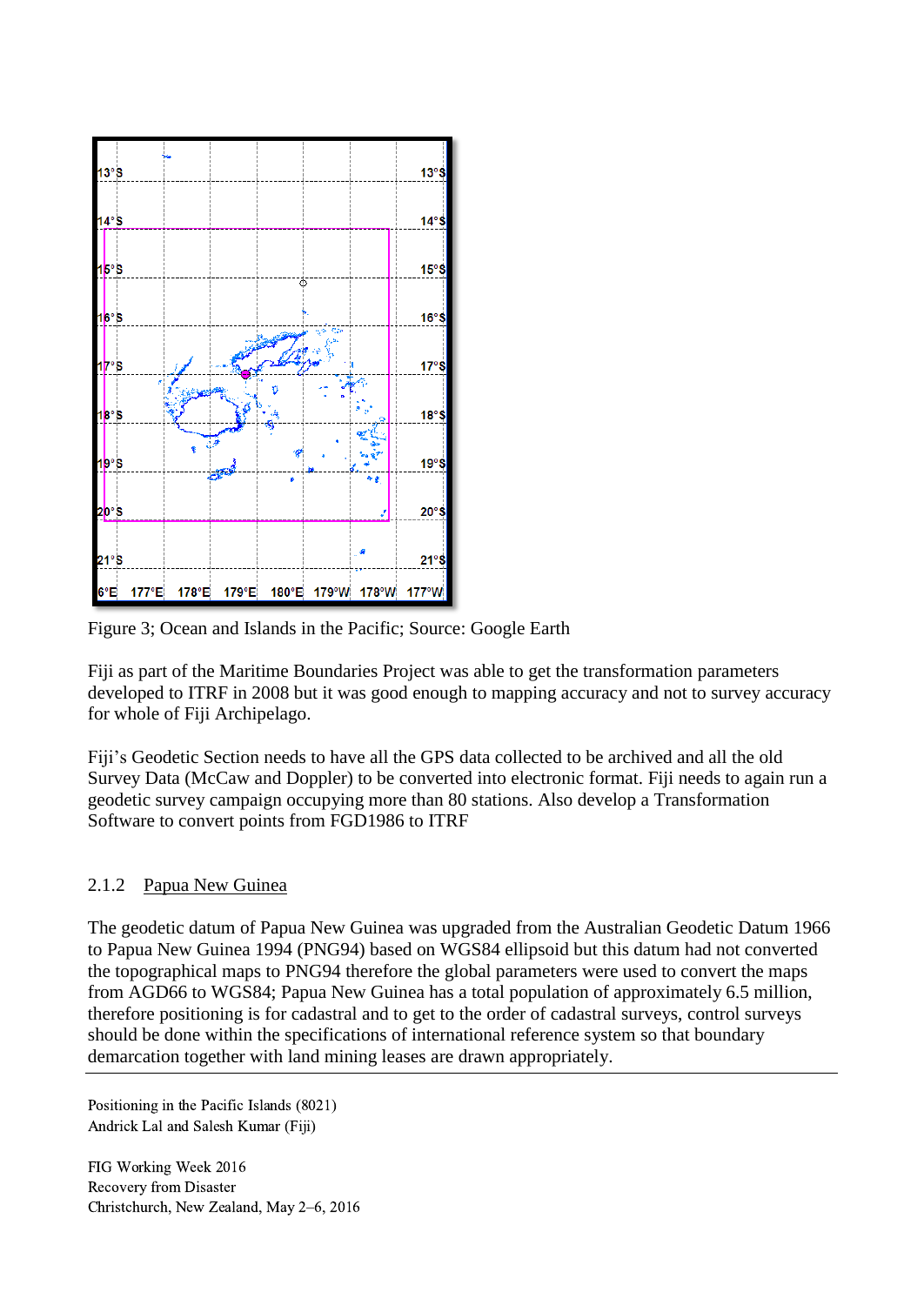### 2.1.3 Tonga

Tonga (TGD2005) is now based on the international reference system, there are new topographical map and the geodetic stations that is based on international reference system, therefore new surveys are being reliance to ITRF.

### **3. Conclusion**

There are so many islands in the pacific that are widely spread out that needs to be in the Global Geodetic Reference Frame (GGRF) in terms of "Positioning". These islands and atolls (American Samoa, Cook Islands, Federated States of Micronesia, Fiji, Kiribati, Marshall Islands, Nauru, New Caledonia, Niue, Palau, Papua New Guinea, Samoa, Solomon Islands, Tokelau, Tonga, Tuvalu, Vanuatu, and Wallis and Futuna) are in still in local grid system and needs to advance into the Global Geodetic Reference Framework. Only Samoa and Tonga have improved their Geodetic Infrastructure to ITRF System Australia and New Zealand are moving towards a dynamic datum

There is lack of understanding with respect to knowledge in Geodesy in the region and shortage of skills with respect to Geodetic Surveying, these needs to be addressed and therefore capacity development is a need.

There is no geodetic survey database available in the region; one similar to the LINZ database should be developed and maintained. This database will be best for history of surveys on the islands and data (gravity, satellite altimetry, geodetic surveys, Global Positioning Systems/ Global Navigational Satellite Survey Data, Tide Gauge Data, bathymetry surveys, land topography) available for the islands and atolls.

There is lack of financial resources available to carry out this task; which upgrading the datum from local to international reference system or unifying the datum to international reference system. This will eventually have effects to the survey plans, topographic maps and hydrographic charts as they will need to be reprinted on to new system.

There is lack of human resources and equipment to carry out the geodetic surveys as there are financial constraints to get new GNSS survey technology.

The Pacific Island Countries (Fiji, Papua New Guinea, Samoa, Solomon Islands, Tuvalu and Vanuatu) that have endorsed the UN resolution to establish "A global geodetic reference frame for sustainable development" to date; Australia and New Zealand have also endorsed for the UN Resolution A/RES/69/266.

Positioning in the Pacific Islands (8021) Andrick Lal and Salesh Kumar (Fiji)